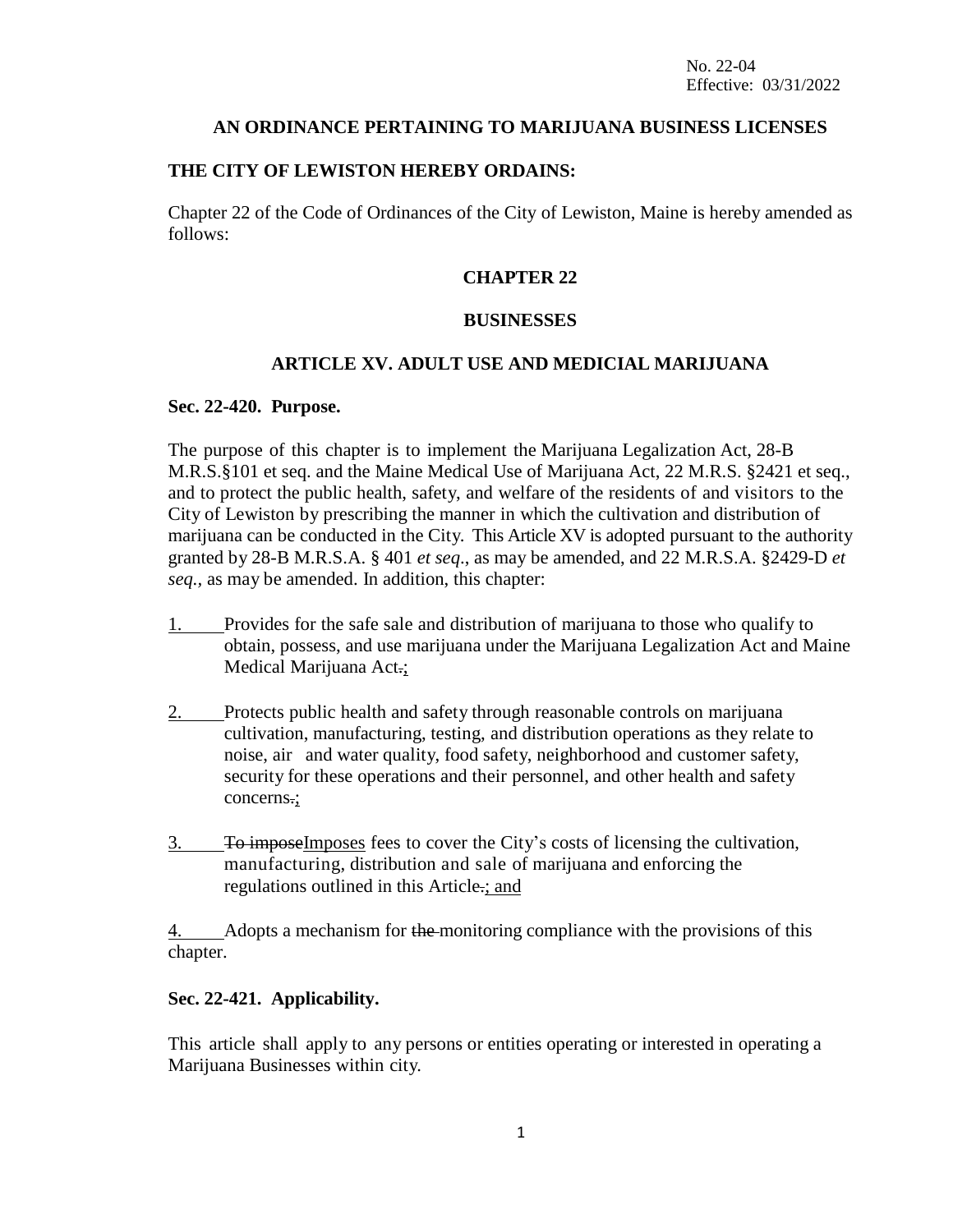### **Sec. 22-422. Definitions.**

For purposes of this article, the following definitions apply unless the content clearly implies otherwise:

*Adult use marijuana*: marijuana cultivated, manufactured, distributed or sold by a marijuana establishment.

*Adult use marijuana product*: a marijuana product that is manufactured, distributed or sold by a marijuana establishment.

*Adult use*: the cultivation, manufacture, sale, or use of marijuana or a marijuana product by a person 21 years of age or older in accordance with MRS 28-B.

*Caregiver*: a person or an assistant of that person that provides care for a qualifying patient in accordance with MRS 22 § 2423-A subsection 2.

*Child care facility:* a "child care facility" as that term is defined in 22 M.R.S § 8301-A(1- $A)(B)$ .

*City Department* means any or all of the chief of police, the fire chief, the director of planning

and code enforcement and their designees who administer the provisions of this chapter.

*Cultivation or Cultivate*: the planting, propagation, growing, harvesting, drying, curing, grading, trimming or other processing of marijuana for use or sale. "Cultivation" or "cultivate" does not include manufacturing, testing or marijuana extraction.

*Disqualifying offense* means a conviction for a violation of a state or federal law that is (i) a crime punishable by imprisonment for one year or more or (ii) a crime punishable by imprisonment for less than one year if it is violation of the Marijuana Legalization Act, 28- B M.R.S.§101 et seq. or the Maine Medical Use of Marijuana Act It does not include an offense that consisted of conduct that would have been permitted under this chapter.

*Dwelling*: any building or structure or portion thereof designed or used for residential purposes.

*Enclosed, locked facility* means a closet, room, or other enclosed area within a building, or an enclosed locked facility within a greenhouse, that is equipped with locks or other security devices that permit access only by a licensee.

*Food Establishment* means a factory, plant, warehouse, or store in which food and food products are manufactured, processed, packed, held for introduction into commerce, or sold and includes a caregiver or a registered dispensary that prepares food containing marijuana for medical use by a qualifying patient. It does not include a caregiver conducting an activity for a qualifying patient who is a member of the caregiver's family as defined in MRS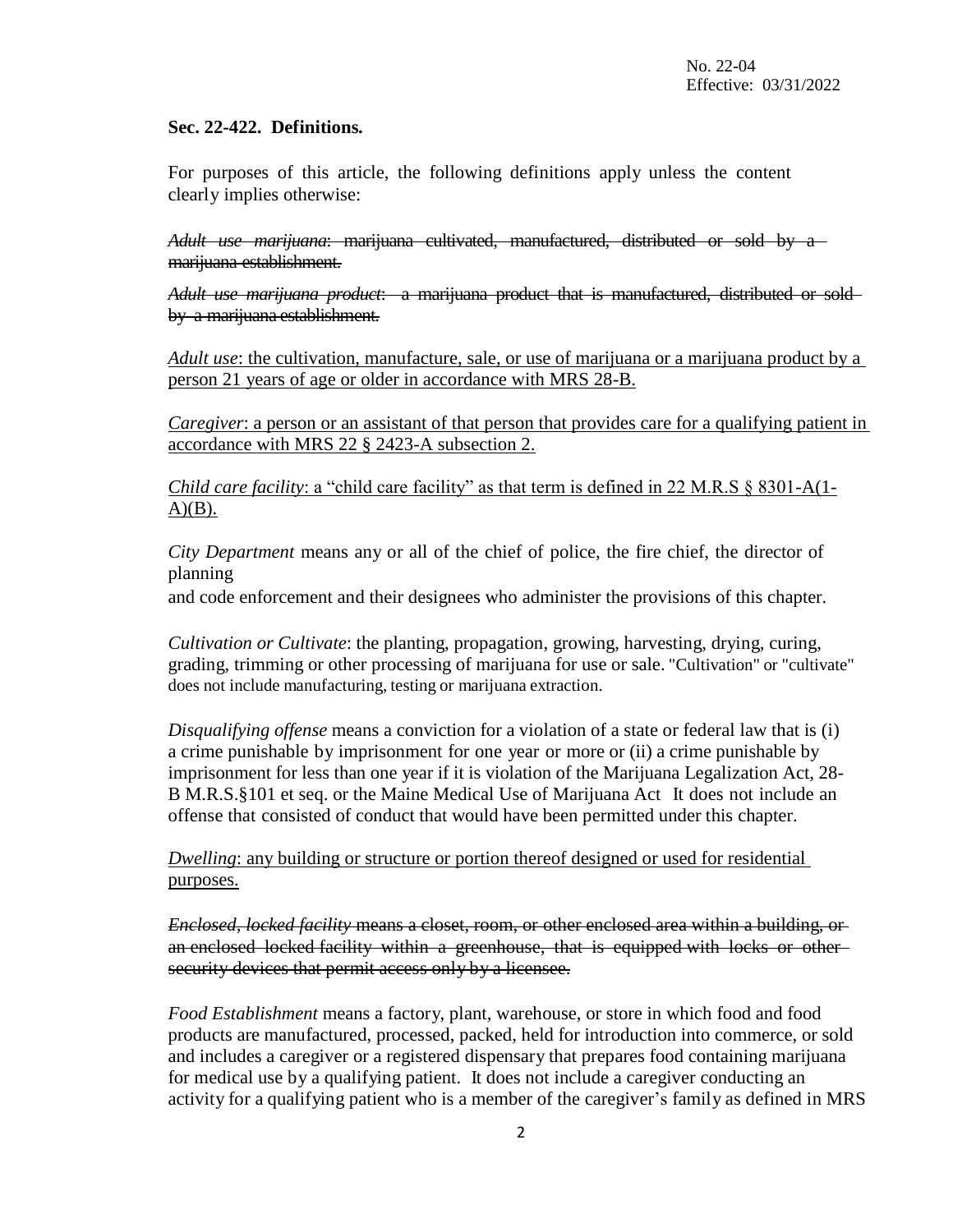Title 22 Section 2422 5-A.

*Fully enclosed, locked facility*: means a structure or space within a structure which is covered on all sides with material sufficient to prevent entry other than through a door which is equipped with locks and permits access only to the licensee or a designee.

*Harvested Marijuana*: the plant material harvested from a mature marijuana plant, except the stalks, leaves and roots. "Harvested marijuana" includes marijuana concentrate and marijuana products.

*Immature marijuana plant*: a marijuana plant that is not a mature marijuana plant or a seedling.

*Manufacture or Manufacturing*: Any process involving the extraction, production, blending, infusing, compounding or other preparation of marijuana concentrate and marijuana products, including<del>, but not limited to, marijuana extraction or preparation</del> by means of chemical synthesis or mechanical force.

*"Marijuana"*: means the leaves, stems, flowers and seeds of a marijuana plant, whether growing or not. Marijuana" includes marijuana concentrate but does not include industrial hemp as defined in Title 7, section 2231, subsection 1 or a marijuana product.

*Marijuana Business*: any businessperson involved in the cultivation, processing, testing, sale, or manufacturing of marijuana and marijuana products for commercial adult or medical use, to include including: Facilities for Marijuana Cultivation, Marijuana Manufacturing, Marijuana Testing as well as Registered Dispensaries and Marijuana Stores, or Registered Caregivers licensed under this Ordinance.

*Marijuana Cultivation facility*: a facility licensed under this ordinance to purchase marijuana plants and seeds from other cultivation facilities; to cultivate, prepare and package adult use marijuana; to sell adult use marijuana to Manufacturing Facilities, to Adult Use Marijuana Stores and to other cultivation facilities; and to sell marijuana plants and seeds to other cultivation facilities and immature marijuana plants and seedlings to Marijuana Stores; cultivate, prepare and package medical marijuana at a location that is not the residence of the Registered Caregiver or Qualifying Patient

*Marijuana extraction*: the process of extracting marijuana concentrate from marijuana using water, lipids, gases, solvents or other chemicals or chemical processes.

*Marijuana flower:* is the pistillate reproductive organs of a mature marijuana plant, whether processed or unprocessed, including the flowers and buds of the plant. "Marijuana flower" does not include marijuana trim or whole mature marijuana plants.

*Marijuana Nursery Cultivation Facility*: a facility licensed under this ordinance to cultivate adult marijuana with not more than 1,000 SF of plant canopy pursuant to MRS 28-B Section<sub>501</sub>.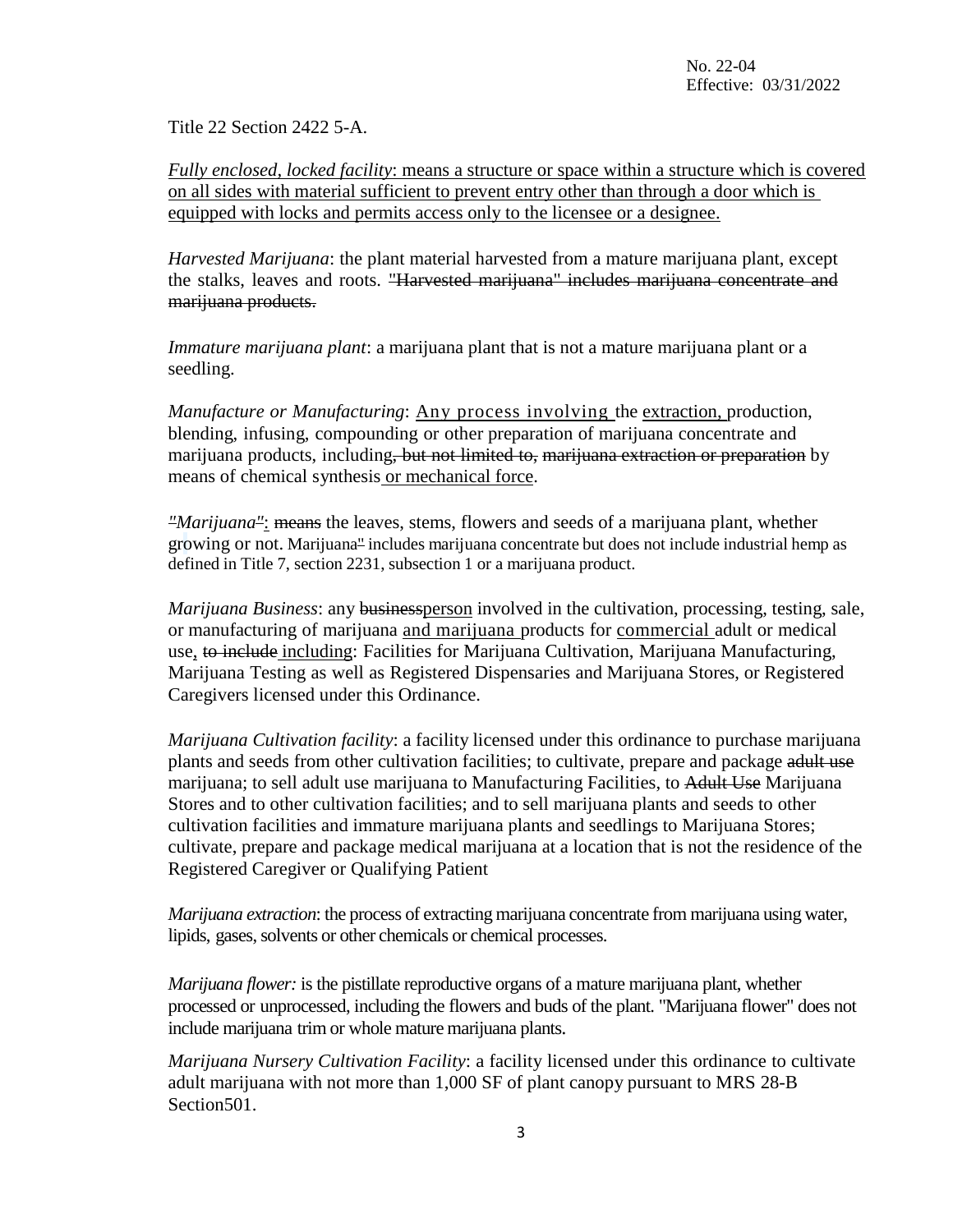*Marijuana Manufacturing Facility*: a facility licensed under this ordinance to purchase marijuana from a cultivation facility or another products manufacturing facility; to manufacture, label and package adult use marijuana and adult use marijuana products; and to sell adult use marijuana and adult use marijuana products to marijuana stores and to other products manufacturing facilities; or, a registered tier 1 or tier 2 manufacturing facility or a person authorized to engage in marijuana extraction under section MRS 22 Section 2423-F.

*Marijuana plant*: all species of the plant genus cannabis, including, but not limited to, a mother plant, a mature marijuana plant, an immature marijuana plant or a seedling.

*Marijuana product:* a product composed of marijuana or marijuana concentrate and other ingredients that is intended for use or consumption. "Marijuana product" includes, but is not limited to, an edible marijuana product, a marijuana ointment and a marijuana tincture. "Marijuana product" does not include marijuana concentrate or a product containing hemp as defined in Title 7, section 2231, subsection 1‑A, paragraph D.b

*Marijuana Store*: a facility licensed under this ordinance where qualified individuals may purchase marijuana, immature marijuana plants and seedlings from a Cultivation Facility, purchase marijuana and marijuana products from a Manufacturing Facility and sell marijuana, marijuana products, immature marijuana plants and seedlings to consumers for their own use and not for resale or distribution*.*

*Marijuana Testing Facility*: a facility licensed under this ordinance to: develop, research and test adult use marijuana, adult use marijuana products and other substances; or authorized in accordance with MRS 22 Section 2423-A, subsection 10, to analyze contaminants in and the potency and cannabinoid profile of medical marijuana samples and is accredited pursuant to standard ISO/IEC 17025 of the International Organization for Standardization by a 3rd-party accrediting body or is certified, registered or accredited by an organization approved by the State of Maine.

*Medical use* means the acquisition, possession, cultivation, manufacture, use, delivery, transfer or transportation of marijuana or paraphernalia relating to the administration of marijuana to treat or alleviate a registered patient's medical diagnosis or symptoms for which a medical provideprovider has provided the qualifying patient a written certification.

*Multifamily dwelling* means a building containing three (3) or more dwelling units, such buildings being designed for residential use and occupancy by three (3) or more families living independently of one another, with the number of families not exceeding the number of dwelling units, and which is not a single-family attached dwelling.

*Public park, playground or recreational facility* means any of the following cityowned or operated public fields, parks, playgrounds and recreational facilities:

Child's Park; Couture Park;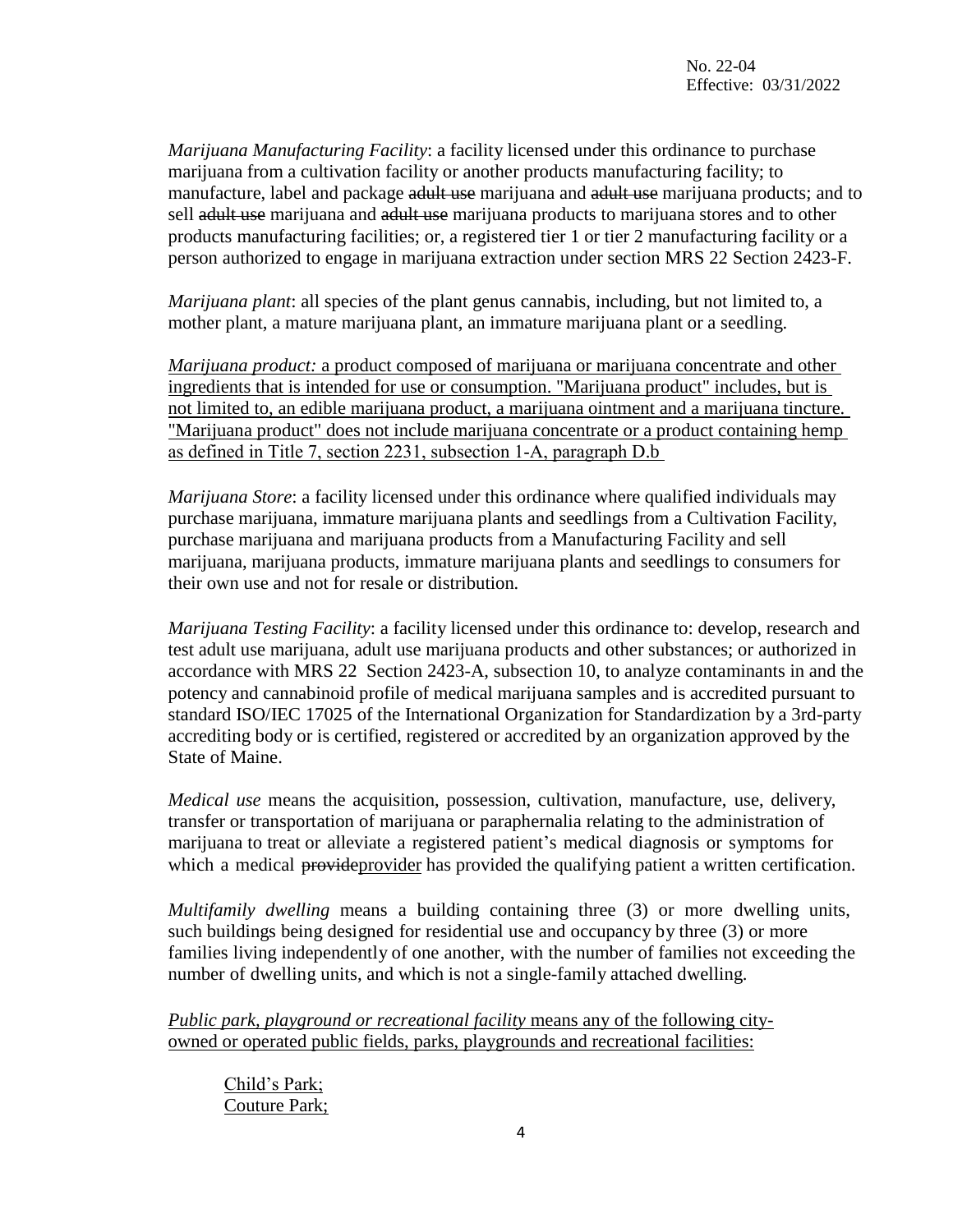No. 22-04 Effective: 03/31/2022

Farwell School grounds; Franklin Pasture Athletic Complex; Geiger School grounds; Jude's Place at Marcotte Park; Judge Armand A. Dufresne, Jr. Plaza; Kennedy Park; Knox Street Park; Leeds Park; Lewiston Athletic Park; Lewiston Memorial Armory; Lincoln Street Boat Launch and Park; Lionel Potvin Park; Longley School grounds; Marcotte Park; Mark W. Paradis Park; Martel School grounds; Mayer Park; McMahon School grounds; Mike McGraw Park; (if approved) Montello School grounds; Pettingill School Park; Randall Road Softball Complex; Raymond Park; Ricker Park; Riverside Greenway; Simard-Payne Police Memorial Park; Smiley Park; Sunnyside Park; Veterans Memorial Park.

*Person:* an individual or other entity, including a partnership, Limited Liability Company, corporation or other form of business.

*Plant Canopy*: the total surface area within the licensed premises of an Adult Use Marijuana Cultivation Facility that is authorized for use at any time by the cultivation facility licensee to cultivate mature marijuana plants. The surface area of the plant canopy must be calculated in square feet and measured using the outside boundaries of the area and must include all of the area within the boundaries. If the surface area of the plant canopy consists of non-contiguous areas, each component area must be separated by identifiable boundaries. If a tiered or shelving system is used by the cultivation facility licensee, the surface area of each tier or shelf must be included in calculating the area of the plant canopy. Calculation of the area of the plant canopy may not include the areas within the licensed premises of a cultivation facility that are used by the licensee to cultivate immature marijuana plants and seedlings and that are not used by the licensee at any time to cultivate mature marijuana plants.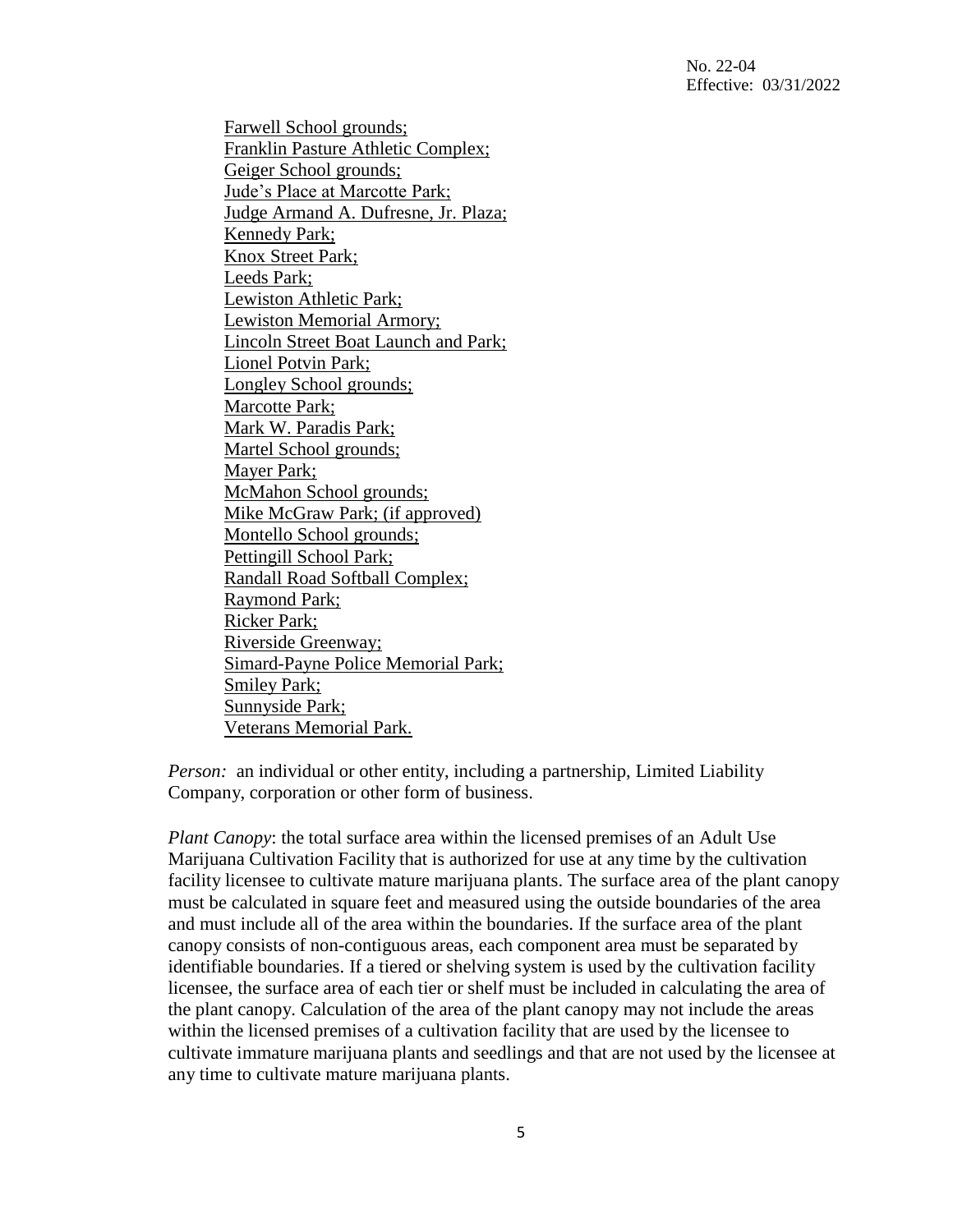*Qualifying patient*: a person who has been a resident of the State for at least 30 days and who possesses a valid written certification regarding medical use of marijuana in accordance with MRS 22 Section 2423-B.

*Registered caregiver*: a person or an assistant of that person that provides care for a qualifying patient and who is registered by the State of Maine pursuant to MRS 22 Section 24 -A.

*Registered Dispensary*: a person that acquires, possesses, cultivates, manufactures, delivers, transfers, transports, sells, supplies or dispenses marijuana or related supplies and educational materials to qualifying patients and the caregivers of those patients as that term is defined in MRS 22 Section 2422(6), as may be amended.

*Residential zoning districts*: As defined in Appendix A, Article II, *residential zoning districts* are those zoning districts in which residential uses are predominate uses allowed. This shall include the following districts: Rural Agricultural (RA), Low Density Residential (LDR), Suburban Residential (SR), Medium Density Residential (MDR), Neighborhood Conservation "A" (NCA), and Neighborhood Conservation "B" (NCB).

*Private school:* Per M.R.S. 20-A, a *private school* is an academy, seminary, institute or other private corporation or body formed for educational purposes covering kindergarten through grade 12 or any portion thereof.

*Public preschool program:* Per M.R.S. 20-A, a *public preschool program* is a program offered by a public elementary school pursuant to Title 20-A, Chapter 203, that provides instruction to children who are 4 years of age, including but not limited to a Head Start program that is approved as a component of the public preschool program.

*Public school:* Per M.R.S. 20-A, a *public school* is a school that is governed by a school board of a school administrative unit and funded primarily with public funds.

*School:* means a *public school*, a *private school*, or a *public preschool program*. *School* does not include institutions of higher learning such as colleges or universities.

*Testing or test*: the research and analysis of marijuana, marijuana products or other substances for contaminants, safety or potency.

# **Sec. 22-423. License required; exceptions**.

No person shall engage, operate or maintain a Marijuana Business in the city unless such person has first acquired a license in accordance with this Article. A separate license is required for each type of Marijuana Business, whether located on the same premise, building, or property. In addition to such required license, no person shall engage in the manufacturing of marijuana as a home occupation unless such person has first acquired a home occupation permit in accordance with Appendix A of the Lewiston Code of Ordinances. No person shall engage in the manufacturing of marijuana as a home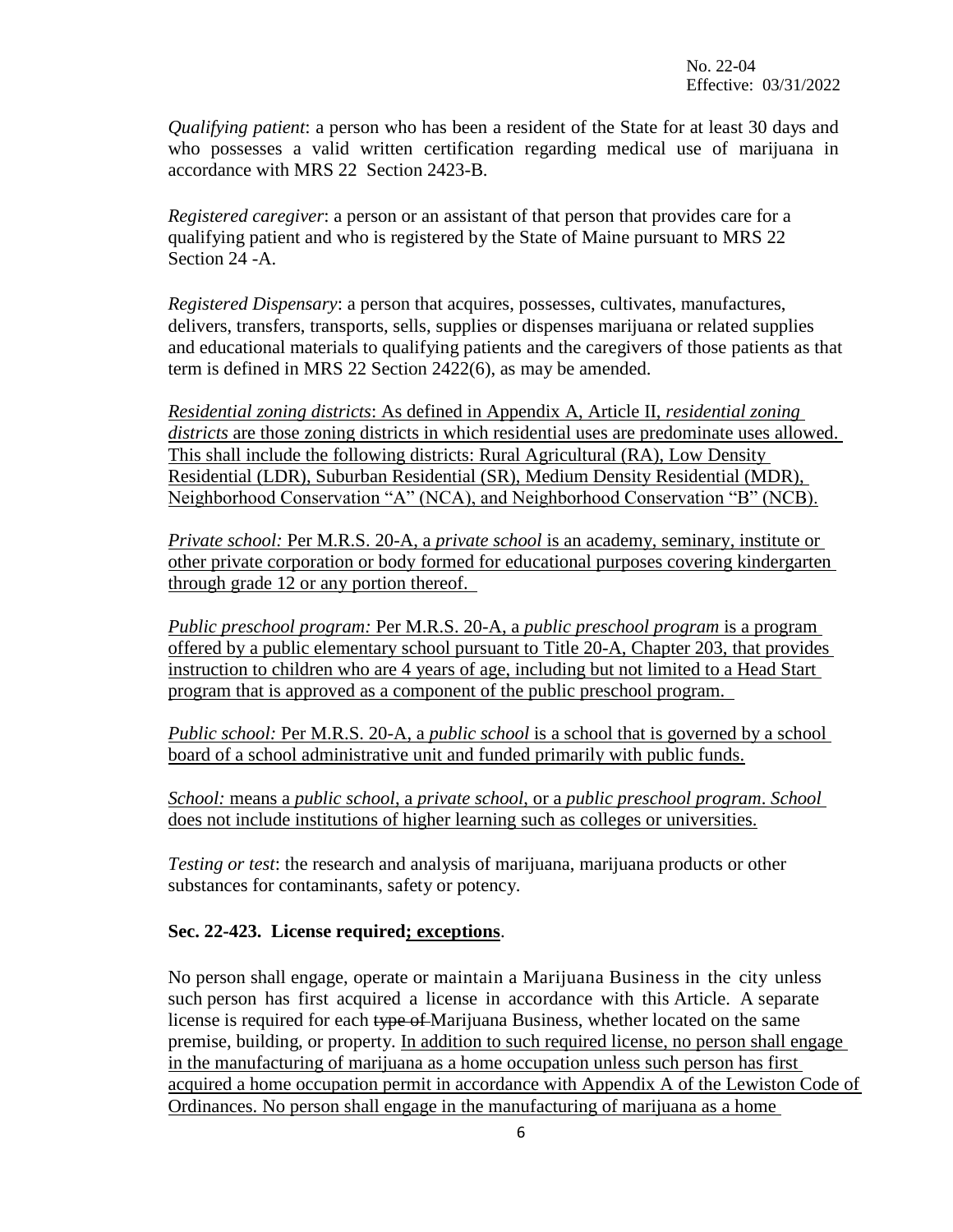# occupation using inherently hazardous product or process.

The following do not require a **business** license:

- 1. *Personal use.* Each person 21 years of age or older who is cultivating or manufacturing marijuana for their personal medical or their personal adult use. Those persons cultivating or manufacturing for personal adult use shall:
- 2. *Caregivers.* Caregivers who manufacture or cultivate medical marijuana only for qualifying patients who are members of their household or are members of the caregiver's family in accordance with MRS 22 § 2423-A subsection 3(C).
- 3. Those persons who are authorized to cultivate or manufacture marijuana or marijuana products without a business license shall:
	- a. Restrict such activities to the premises at which the person is domiciled;
	- b. Cultivate and manufacture only within fully enclosed, locked structures; and
	- c. Mitigate any and all odor from marijuana plants or other marijuana products.
		- i. Odor shall not be detected off-site of the premises that are under custody or control of the person cultivating.
		- ii. Odor shall not cause or create a public nuisance at common law.
	- d. Outdoor cultivation of marijuana for personal recreational use is prohibited.

Each person 21 years of age or older who is growing as a primary caregiver for personal medical use and/or for personal adult use as allowed per state law and is doing so on the premises at which that person is domiciled is not subject to the licensing provisions of this ordinance as long as all cultivation is located within fully enclosed structures and any odor from marijuana plants or other marijuana products remains confined within the premises and is not detectable off-site of the premises that are under the custody or control of the individual or which create a public nuisance at common law. Outdoor cultivation of marijuana for personal recreational or medical use is prohibited.

Registered Caregivers who manufacture or cultivate medical marijuana only for themselves and/or members of their household are exempt from the requirement to obtain a permit or license as it applies to this section of ordinance. Adult use manufacturing in any structure or property with a residence is prohibited. Unless otherwise allowed, the cultivation, manufacturing, testing or sale of marijuana from a residence is prohibited, unless it is for personal use.

#### **Sec. 22-424. Food establishmentAdditional licenselicensing requirements.**

1. *Special Food Handler.* Persons who manufacture, process, store, or sell prepared goods containing marijuana for consumption off premises shall obtain a Special Food Handler B license from the City Clerk.A food establishment license must be obtained prior to preparing goods containing marijuana that are intended for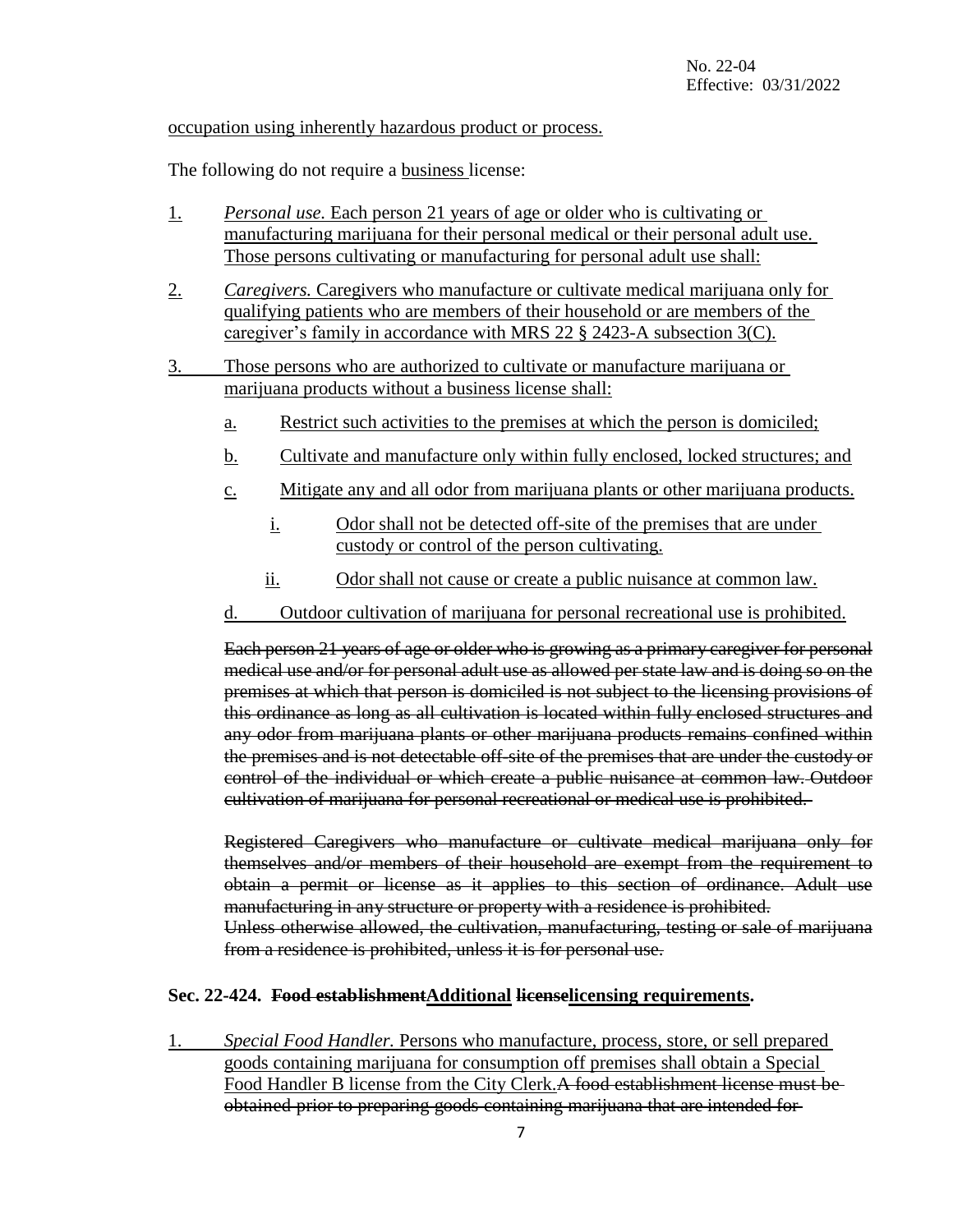#### consumption.

- 2. *Home occupations.* Persons who manufacture, process, store, or sell prepared goods containing marijuana for consumption off premises and are authorized to do so as a home occupation shall, in addition to obtaining a Special Food Handler B license from the City Clerk, obtain a Use Permit for a home occupation from the Department of Planning and Code Enforcement in accordance with Appendix A, Articles II and V of the Code of Ordinances. Home occupations shall comply with all applicable rules set forth in this Chapter.Registered caregiverswho manufacture prepared goods containing medical use marijuana intended for ingestion, including tinctures,at their residences must apply for and obtain a permit for a home occupation in accordance with Appendix A, Articles II and V of the Code of Ordinances, Zoning and Land Use Code, and must obtain a food establishment license from the City and the Department of Agriculture, Conservation and Forestry (DACF), and shall comply with all applicable standards set forth in this ordinance.
- 3. *State licensing.* Persons who manufacture, process, store, or sell prepared goods containing marijuana for consumption shall obtain all applicable and necessary licenses and permits as may be required by the State of Maine Department of Agriculture, Conservation and Forestry (DACF) and shall comply with all applicable standards set forth by DACF.

Adult use manufacturing out of a residence is prohibited, unless it is for personal use in accordance with MRS 28-B, Section 1503.

#### **Sec. 22-425. Reserved.**

#### **Sec. 22-426. Background checks.**

The city clerk shall order background checks from the State of Maine on all applicants for a Marijuana Businesses license. Updated background checks shall be conducted annually at the time of license renewal. Background checks shall be conducted in each state where such individuals have resided since the age of 18. It shall be the responsibility of the applicant to obtain official background checks from states in which they have resided since the age of 18.

### **Secs. 22-427 - 428. Reserved.**

#### **Sec. 22-429. Application requirements.**

- 1. *Form.* All applications for Marijuana Business licenses under this article shall be filed with, and in a form satisfactory to, the city clerk. All applicants must be qualified according to the provisions of this Article and shall provide sufficient information to demonstrate that they meet all qualifications and standards established in this Ordinance.
	- a. If the applicant who wishes to operate a Marijuana Business is a single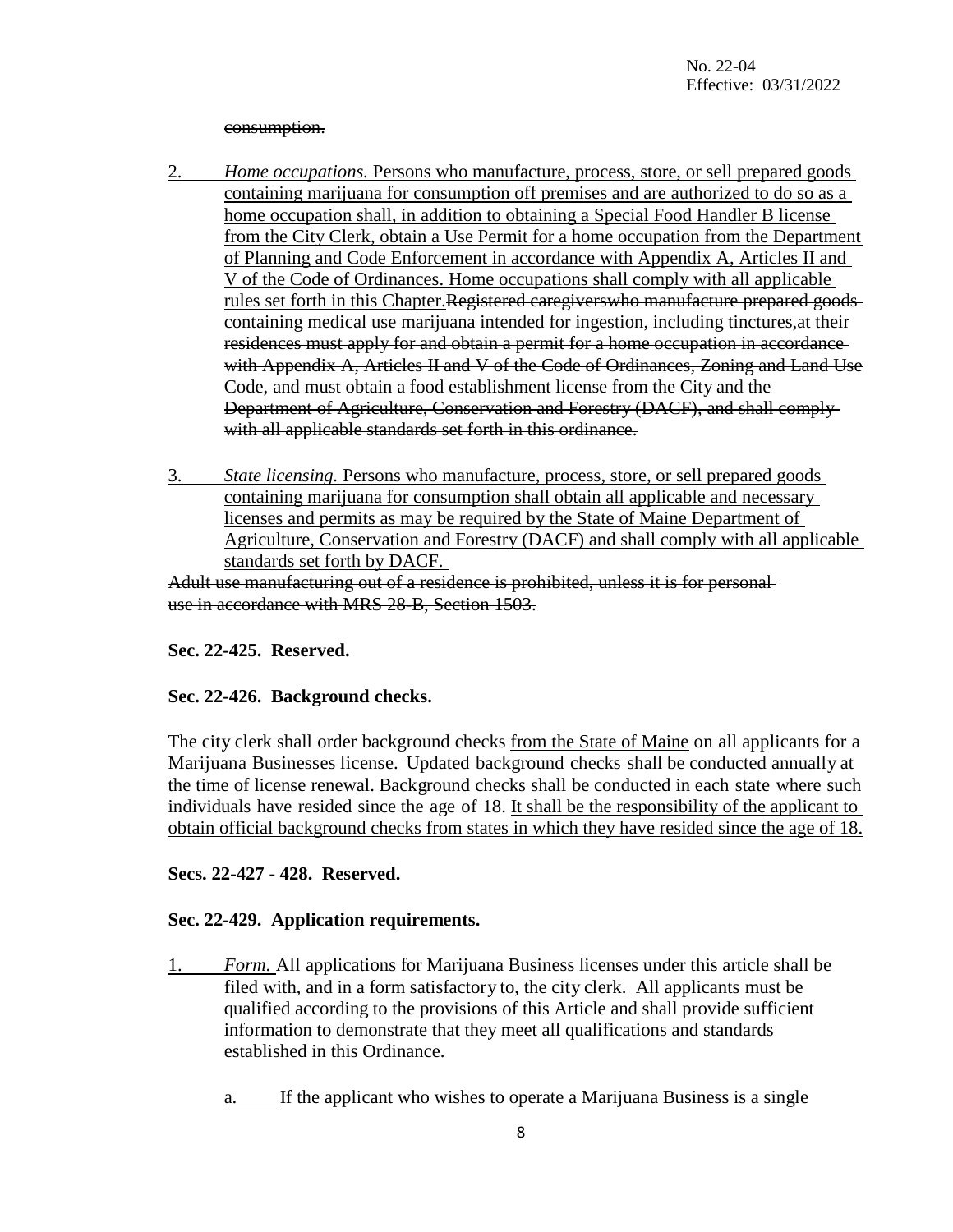individual, that person must sign the license application. If the applicant who wishes to operate a Marijuana Business is more than one individual, each person who has an interest in the business must sign the application.

- b. Each applicant must meet all qualifications set forth in this Article. Each applicant shall be considered a licensee if a license is granted.
- 2. *Business structure.* The completed application for a Marijuana Business license shall contain, at a minimum, the following information and shall be accompanied by the specified documentation:
	- *Individuals.* If the applicant is an individual, t The applicant's legal name and any aliases and proof that the applicant is at least twenty-one (21) years of age.
	- b. *Partnerships.* If the applicant is a partnership, t
		- i. The complete name of the partnership; and
		- ii. Tthe names of all partners,;
		- $\overline{\text{iii.}}$  Wwhether the partnership is general or limited,
		- iv. along with aA copy of the partnership agreement, if any<sub>7</sub>; and
		- $v.$  P P proof that all partners are at least twenty-one  $(21)$  years of age.

Each general partner must sign the application. Each general partner as well as the partnership must meet all qualifications set forth in this Article. Each general partner as well as the partnership shall be considered a licensee if a license is granted.

- c. *Corporations.* If the applicant is a corporation,
	- i. The corporation's its complete name,
	- ii. Tthe date of its incorporation,;

iii. Eevidence that the corporation is in good standing with the State of Maine,:

- iv. Tthe names and capacities of all officers, directors, and principal (owning 10% or more of the shares of the corporation) stockholders,;
- v. Tthe name of the registered corporate agent,;
- vi. Tthe address of the registered office for service of process,; and
- vii. Pproof that all officers, directors, and principal stockholders are at least twenty-one (21) years of age.

A corporate officer must sign the application. Each of the corporation and corporate officer must meet all qualifications set forth in this Article. Each of the corporation and corporate officer shall be considered a licensee if a license is granted.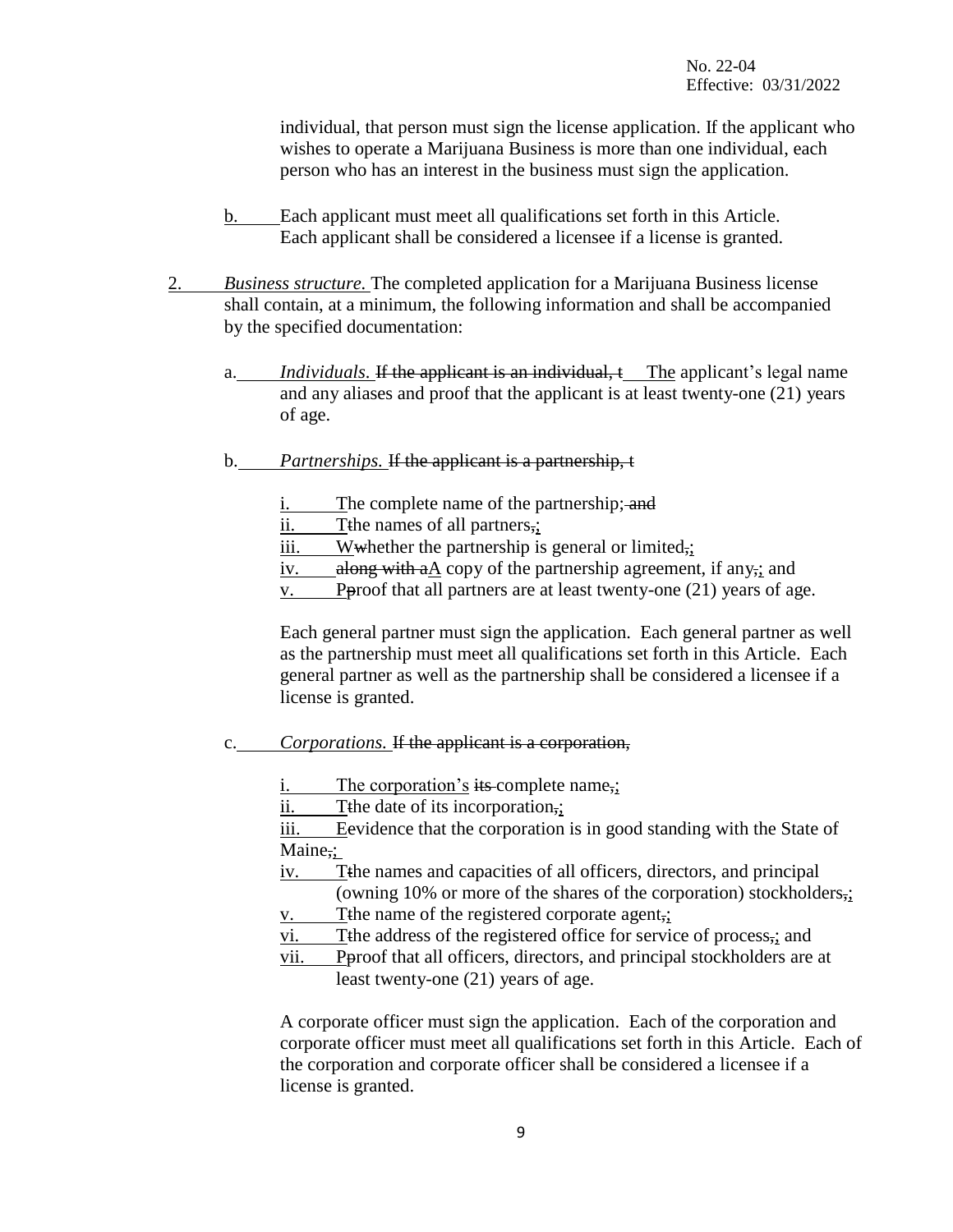# d. *Limited Liability Companies (LLCs).*If the applicant is a limited liability company (LLC),

i. The LLC's its complete name,;

- ii. The date of its establishment,;
- iii. Eevidence that the LLC is in good standing with the State of Maine<sub>7</sub>:
- iv. The names and capacities of all managers and members,;

v. Aa copy of its operating agreement, if any,;

- vi. Tthe address of its registered office for service of process,; and
- vii. Pproof that all members and managers are at least twenty-one (21) years of age.
- A duly authorized manager must sign the application. Each of the limited liability
- company and manager must meet all qualifications set forth in this Article. Each of

the limited liability company and manager shall be considered a licensee if a license is granted.

# 3. *Additional applicant information.*

- ea. *Aliases and D.B.A.s.* If the applicant intends to operate the Marijuana Business under a name other than that of the applicant, the Marijuana Business' name must be stated and the required registration documents must be submitted.
- fb. *Previous criminal convictions.* If the applicant, an officer, principal shareholder, member, manager or employee has been convicted of criminal activity under State and/or federal law, the specified criminal offense involved must be listed including the date, place, and jurisdiction of each conviction.
- gc. *Previous applications.* If the applicant, as an individual, partner, or officer, director, or principal stockholder of a corporation engaged in a Marijuana Business, or the partner of a partnership, or the members or managers of a limited liability company has had a previous license application denied or had such a license suspended or revoked under this ordinance or in any other governmental jurisdiction, the applicant must list the name and location of the Marijuana Business, the reason for which the license was denied, suspended, or revoked, the date of the denial, suspension, or revocation, and the position held in the Marijuana Business.
- hd. *Additional licenses and permits.* If the applicant holds any other permits/licenses under this ordinance or other similar Marijuana Business license from another governmental jurisdiction, the applicant shall provide the names and locations of such other permitted/licensed businesses.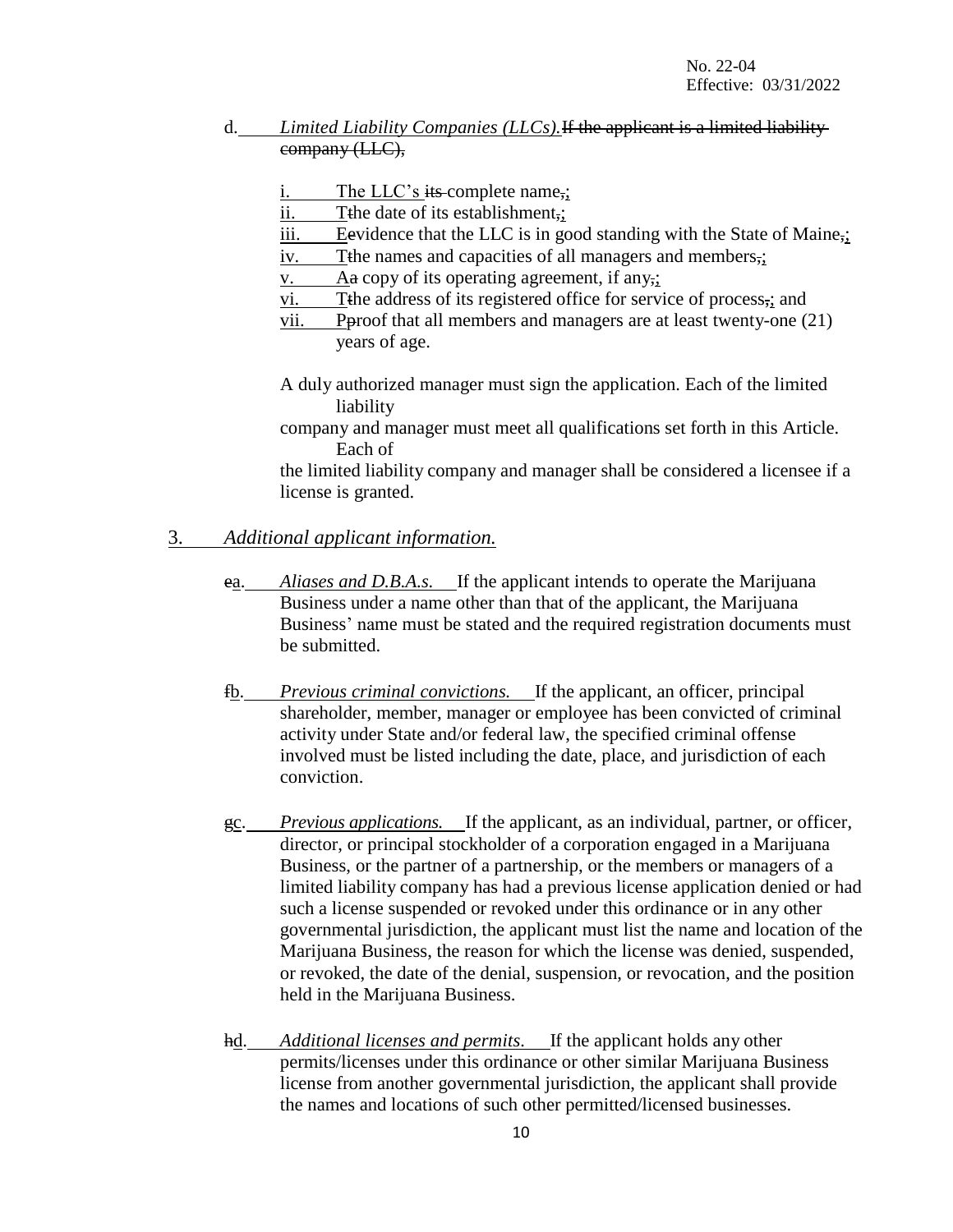- e. *Contact information.* The applicant's telephone number, email address, mailing address and residential address.
- f. *Identification.* The applicant's driver's license or State of Maine Identification Card and, if applicable, a copy of a valid registered primary caregiver identification card issued by the State of Maine

#### 4. *Business location information.*

- ia. The type of Marijuana Business for which the applicant is seeking a license.
- jb. The location of the proposed Marijuana Business, including a legal description of the property, street address, and telephone number.
- kc. Sufficient documentation demonstrating possession or entitlement to possession of the proposed licensed premises of the Marijuana Business pursuant to a lease, rental agreement, purchase and sale agreement, ownership, or other arrangement for possession of the premises.
- The applicant's telephone number, email address, mailing address and residential address.
- m. The applicant's driver's license or State of Maine Identification Card and, if applicable, a copy of a valid registered primary caregiver identification card issued by the State of Maine
- nd. A sketch showing the configuration of the subject premises, including building footprint, interior layout identifying floor space to be occupied by the business, and parking plan. The sketch must be drawn to scale with marked dimensions.
- e. To prevent and control marijuana odors, an odor control plan describing the odor(s) originating or anticipated to originate at the premises and the control technologies to be used to prevent such odor(s) from leaving the premises shall be completed and submitted as part of the license application.
- of. Documentation that the proposed business does not violate any of the required setbacks listed in Sec. 22-430(3). A copy of a City Tax Map depicting the property lines of the premises and the property lines of other properties containing any existing Marijuana Businesses within five hundred (500) feet of the subject property and the property lines of any pre-existing schools or child care facilities and public parks, playgrounds or recreational facilities owned by the city within seven hundred and fifty (750) feet of the subject property, measured in accordance with Section 22-430 (3) and (4).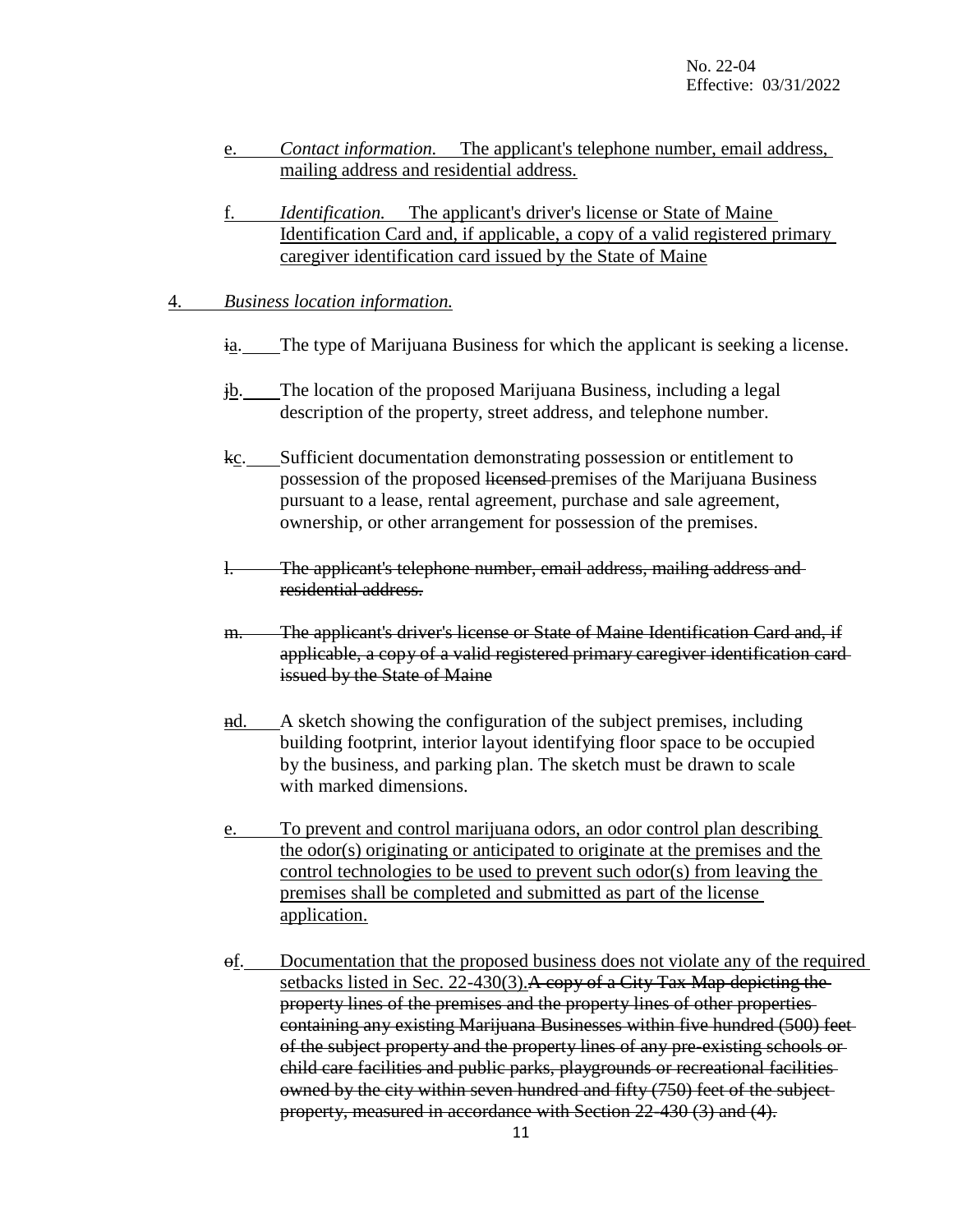# 5. *Miscellaneous*.

- pa. An nonrefundable application fee in accordance with the city's policy manual as established by the city council shall be due at the time an application is submitted.
	- i. In the event that an application is denied or withdrawn by the applicant within 90 days of submittal, the associated application fee shall be refunded at 50 percent of the total fee. Fees for background checks are nonrefundable. Requests for refunds must be made in writing to the City Clerk.
	- ii. Failure of the applicant to not obtain a license from the City within 180-days of submittal shall result in the denial of the license application. The applicant may apply for a 60- day extension by submitting a written request to the City Clerk within 180-days of the original submission.
	- iii. In the event that an active or pending license is denied or revoked for failure to comply with this or any other city ordinance, no portion of the license fee shall be eligible for refund.
- qb. Those persons seeking to operate an adult use marijuana business must include in their application for a local license Pproof that, pursuant to 28-B M.R.S. § 402, the applicant has been issued a conditional license by the State of Maine to operate the Adult Use Marijuana Business.

Three (3) copies of the license application and all supporting documentation must be provided at time of application.

All applications for a medical Marijuana Business license shall be kept confidential by the City.

# **Sec. 22-430. Performance standards for Marijuana Business.**

All marijuana businesses shall comply with the requirements of the City of Lewiston Code of Ordinances, Appendix A Zoning and Land Use Code, Article XII, Section 21 as well as conform to the following provisions:

- 1. No cultivation or storage outside of a structure of marijuana, marijuana products, or related supplies is permitted.There shall be no cultivation or storage of marijuana or, marijuana products outside of a structure.
- 2. Marijuana businesses operating with City approval prior to December 13, 2018, shall be entitled to continue operation whether such use does or does not conform to the locational requirements of Section 22-430 (3) and (4) of this Article of this Code or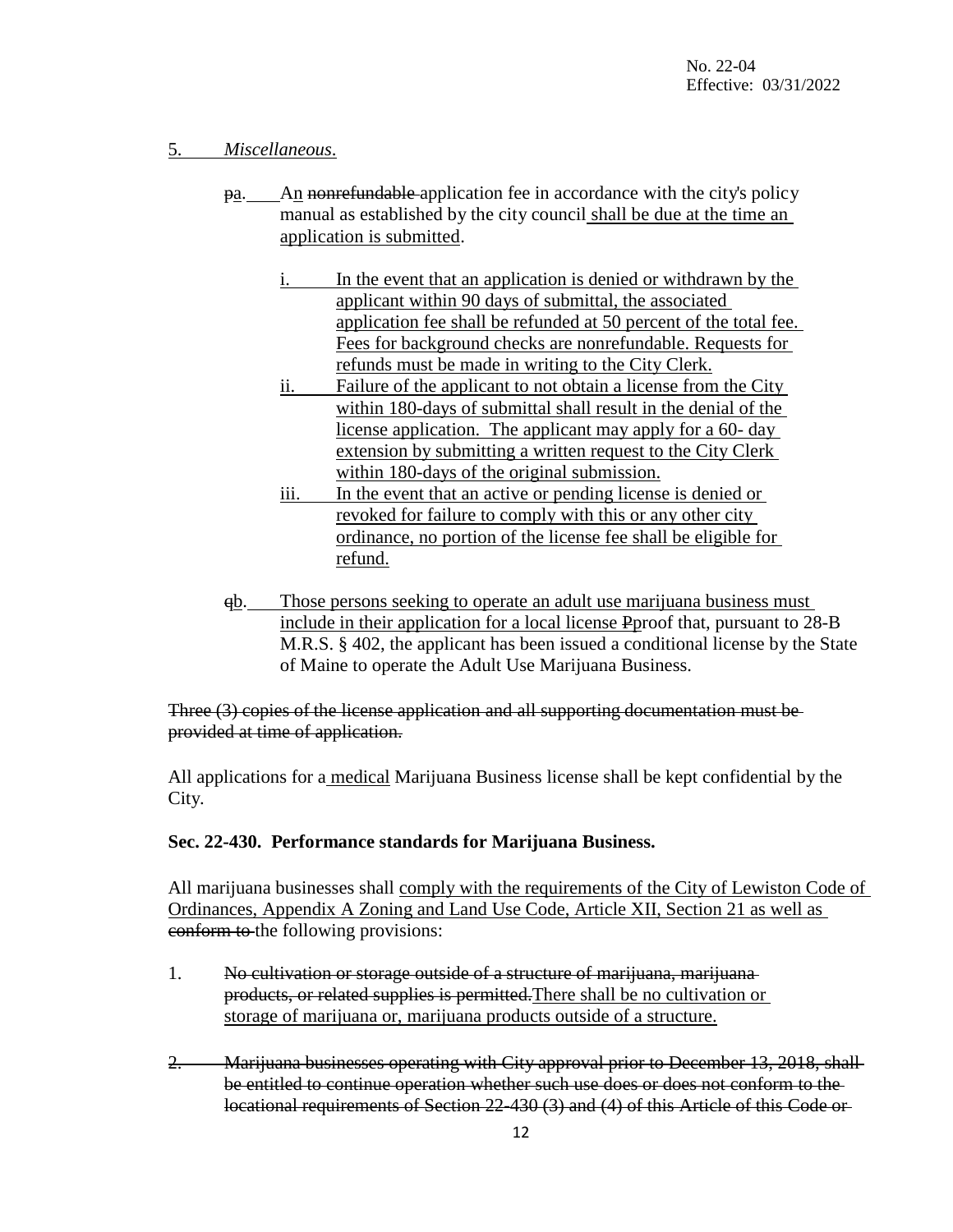applicable zoning ordinances and shall be treated as a nonconforming use pursuant to Article VI, Section 4 of the Zoning and Land Use Code. A nonconforming business may convert to another nonconforming business pursuant to Article VI, Section 4(e) of the Zoning and Land Use Code.

- 3. No marijuana business shall be sited within seven hundred and fifty (750) feet of the lot lines of pre-existing schools or child care facilities and public parks, playgrounds or recreational facilities owned by the city. For the purposes of this paragraph, "school" includes a public school, as defined in Title 20-A, section 1, subsection 24, a private school, as defined in Title 20-A, section 1, subsection 22, a public preschool program, as defined in Title 20-A, section 1, subsection 23-A or any other educational facility that serves children from prekindergarten to grade 12. "Public parks, playgrounds or recreational facilities" includes those areas as defined in Section 54-8 of the Lewiston's Code of Ordinances. For purposes of this section, the term "child care facility" means a "child care facility" as that term is defined in 22 M.R.S. § 8301-  $A(1-A)(B)$ , as may be amended. Setbacks shall be measured along the ordinary course of travel between the main entrance of the business and the closest lot line of pre-existing schools or child care facilities and public parks, playgrounds or recreational facilities owned by the city. If the marijuana business is located within a commercial subdivision or multi-tenant structure (i.e. business park, shopping plaza, etc.), the required setback shall be measured in the same manner. Notwithstanding the foregoing, more than one marijuana businesses may be located on the same parcel, provided all state and local requirements are met. Cultivation, manufacturing, testing, nurseries, and dispensaries operating within the industrial zoning district are exempt from this setback requirement.
- 4. Separation of marijuana stores and registered dispensaries. The minimum distance between a marijuana store or dispensary and any two other marijuana stores and/or dispensaries shall be 500 feet as measured along the ordinary course of travel between the main entrance of each premises.
- (a) Notwithstanding the foregoing, more than one marijuana businesses may be located on the same parcel, provided all state and local requirements are met.
- (b4.) A parcel with a marijuana store operating with City approval prior to December 13, 2018 is allowed to have one additional store located on the same parcel not subject to the above referenced separation requirements, provided all state and local requirements are met and if applicable, shall be treated as a nonconforming use pursuant to Article VI, Section 4 of the Zoning and Land Use Code.
- 5. *Operating requirements for marijuana businesses.* All activities of marijuana businesses, including, without limitation, cultivating, growing, manufacturing, processing, displaying, selling and storage, shall be conducted indoors. Marijuana businesses are not permitted to conduct outdoor sales or services of any kind. Any common areas, including, but not limited to storage areas and building facilities, shared with another marijuana business must be clearly identified as such in the license application.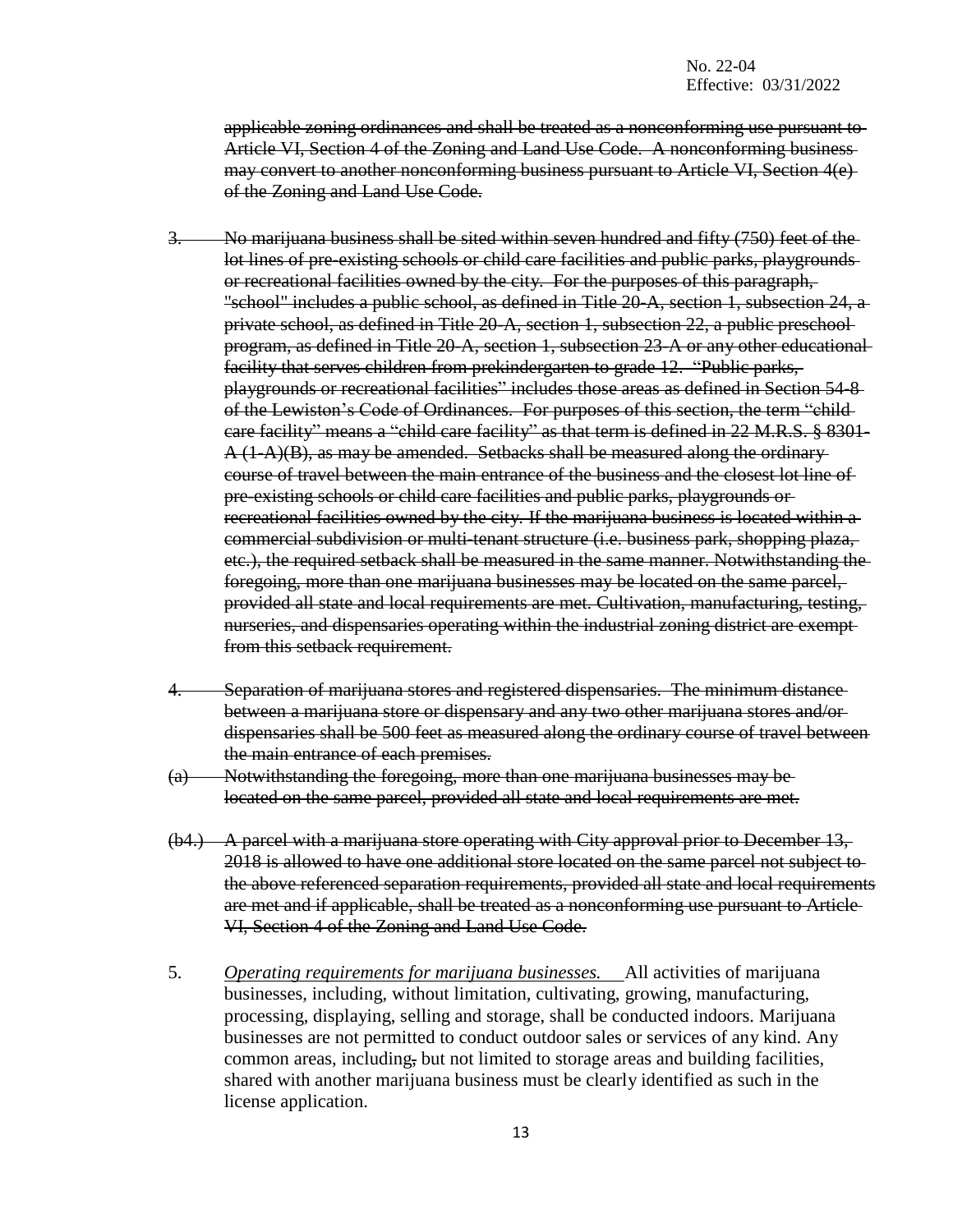- 6. *Odor management*. For all marijuana businesses, the odor of marijuana, noxious gases, or other fumes, must not be detectable offsite, i.e., must not be detected at premises that are not under the custody or control of the establishment. To preventand control marijuana odors, an odor control plan describing the odor(s) originating or anticipated to originate at the premises and the control technologies to be used to prevent such odor(s) from leaving the premises shall be submitted as part of the license application.
- 7. Marijuana businesses shall include appropriate ventilation systems to mitigate noxious gases or other fumes used or created as part of the operation.
- 8. Sufficient measures and means of preventing smoke, debris, dust, fluids and other substances from exiting a marijuana business must be provided and operating at all times.
- 9. Sufficient and appropriate security measures to deter the theft of marijuana and prevent unauthorized entrance into areas containing marijuana must be provided at all times. Security measures shall include, at a minimum, the following:
	- (a.) security surveillance cameras installed and operating 24 hours a day, 7 days a week to monitor all entrances, along with interior and exterior of the premises to discourage and facilitate the reporting of criminal acts and nuisance activities occurring at the premises;
	- (b.) door and window intrusion alarm systems with audible and Police Department notification components that are professionally monitored and maintained in good working order;
	- (c.) a locking safe or its functional equivalent permanently affixed to the premises that is suitable for storage of all adult use marijuana products, medical marijuana products and cash stored overnight on the premises;
	- (d.) exterior lighting that illuminates the exterior walls of the premises and complies with applicable provisions of the Code of Ordinances; and (e) deadbolt locks on all exterior doors and locks or bars on any other access points (e.g., windows).
- 10. *Sale of edible products*. No food products shall be sold, prepared, produced or assembled by a marijuana business except in compliance with all operating and other requirements of state and local law and regulations including, without limitation, food establishment licensing requirements. Any goods containing marijuana for human consumption shall be stored in a secure area.
- 11. Marijuana businesses are prohibited from having drive-through pick-up facilities. Marijuana businesses are prohibited from providing home delivery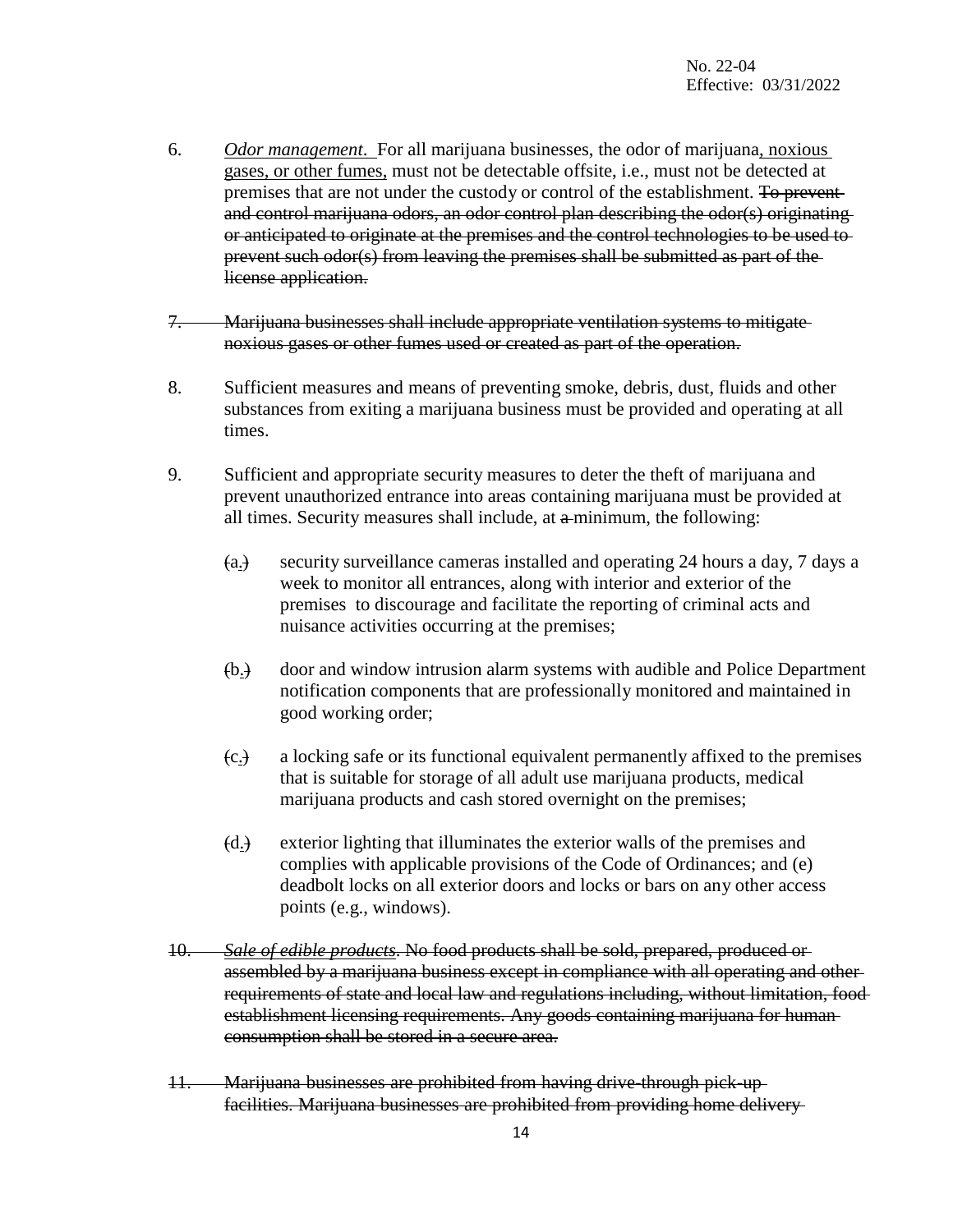services; provided, however, that registered caregivers and medical marijuana assistants may provide home delivery services. Adult use marijuana customers may only purchase and obtain adult use marijuana products from within a marijuana store.

- 12. *Manufacture of marijuana using inherently hazardous substances*. The extraction of marijuana using inherently dangeroushazardous substances is prohibited unless:
	- (a.) the person has sought and obtained authorization to do so with the State of Maine, and
	- (b.) such activity is located in a zoning district where a Marijuana Manufacturing Facility is an allowed use.
- 13. *Signs*.: Notwithstanding the requirements of the Article XII, Section 16 of the Zoning and Land Use Code, all signs used by and all marketing and advertising conducted by or on behalf of a marijuana business may not involve advertising or marketing that has a high likelihood of reaching persons under 21 years of age or that is specifically designed to appeal to persons under 21 years of age. The signs, marketing, or advertising are prohibited from making any health or physical benefit claims. All signage shall meet the City's sign ordinance requirements and may use an image or images of the marijuana plant or plants, or parts thereof, as long such image or images do not exceed 20% of the sign face. Pictorial representations of other marijuana products, by-products, or paraphernalia associated with the use or distribution of retail marijuana is prohibited.
- 14. *Other laws remain applicable*. A marijuana establishment shall meet all operating and other requirements of State and local law and regulation. To the extent the State of Maine has adopted or adopts in the future any stricter law or regulation governing adult use marijuana and/or marijuana establishments, the stricter law or regulation shall control.
- 15. Businesses must satisfy all applicable State of Maine and city code requirements such as, but not limited to, electrical, plumbing, building, ventilation, energy conservation, life safety, and mechanical codes in addition to the environmental performance standards with respect to odors and other environmental considerations as per Appendix A, Article XII, Section 19.
- 16. The cultivation of marijuana within or on the property of a multifamily dwelling is prohibited;
- 17. Businesses may not be located within 300 feet as measured along the ordinary course of travel between the main entrance of the business and main entrance of a legally established dwelling in a residential zoning district, in existence prior to the establishment of the business.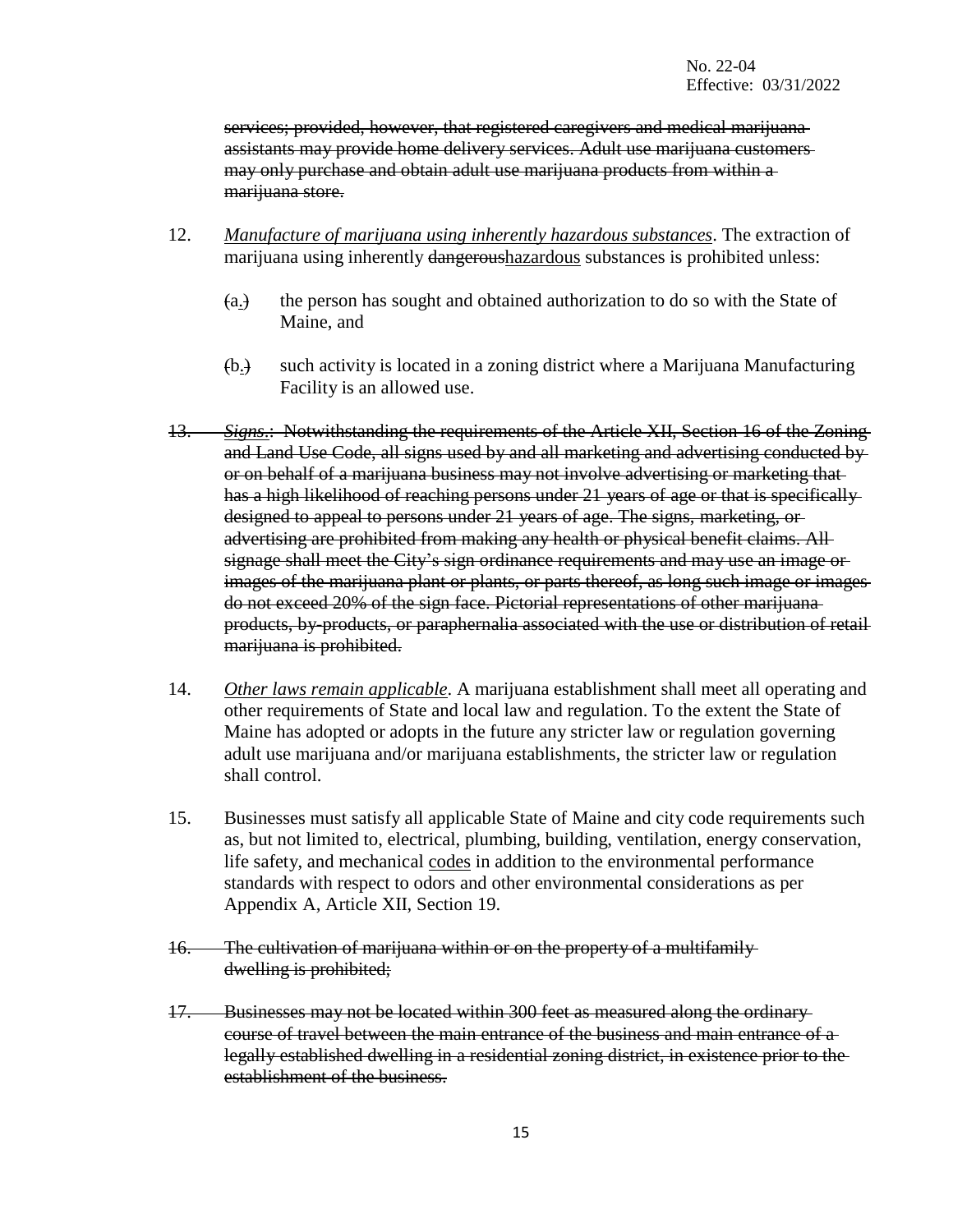## **Secs. 22-431 - 432. Reserved.**

### **Sec. 22-433. Inspection of marijuana businesses**

A marijuana business is subject to inspection as follows:

- 1. Submission of a license application for a marijuana business shall constitute permission for entry and inspection.
- 2. A marijuana business shall allow the City Department to carry out an inspection in accordance with this chapter at any reasonable time.
- 3. During an inspection, the City Department may identify violations of this chapter or other provisions of the Code or State Law. The marijuana business may receive written notice by certified mail of the nature of the violations. If so, the marijuana business must notify, in writing, the representative of the City Department identified in such notice within ten (10) business days of the date of the notice of violations identifying the corrective actions taken and the date of the correction.
- 4. Failure to cooperate with required inspections and to respond to notices of violations as specified shall be grounds for the city clerk or the City Department to temporarily suspend the license of the marijuana business, subject to potential license revocation by the city administrator.

### **Sec. 22-434. Denial of application.**

The city clerk may deny an application for a license based on the applicant's failure to comply with the application requirements set out in these rules, including the applicant's failure to provide the required information; and/or a determination that the information provided was materially inaccurate or incomplete.

### **Sec. 22-435. Disqualifying conviction.**

- 1. The City shall not approve a license for a marijuana business under any of the following circumstances:
	- (ia) *Disqualifying conviction.* The applicant has been convicted of a disqualifying offense in Maine or another jurisdiction within the last ten (10) years.
	- (b) *Disqualifying misdemeanor.* The applicant has been convicted of a misdemeanor or a violation of a local ordinance involving a controlled substance, dishonesty, theft, or fraud within the past five (5) years.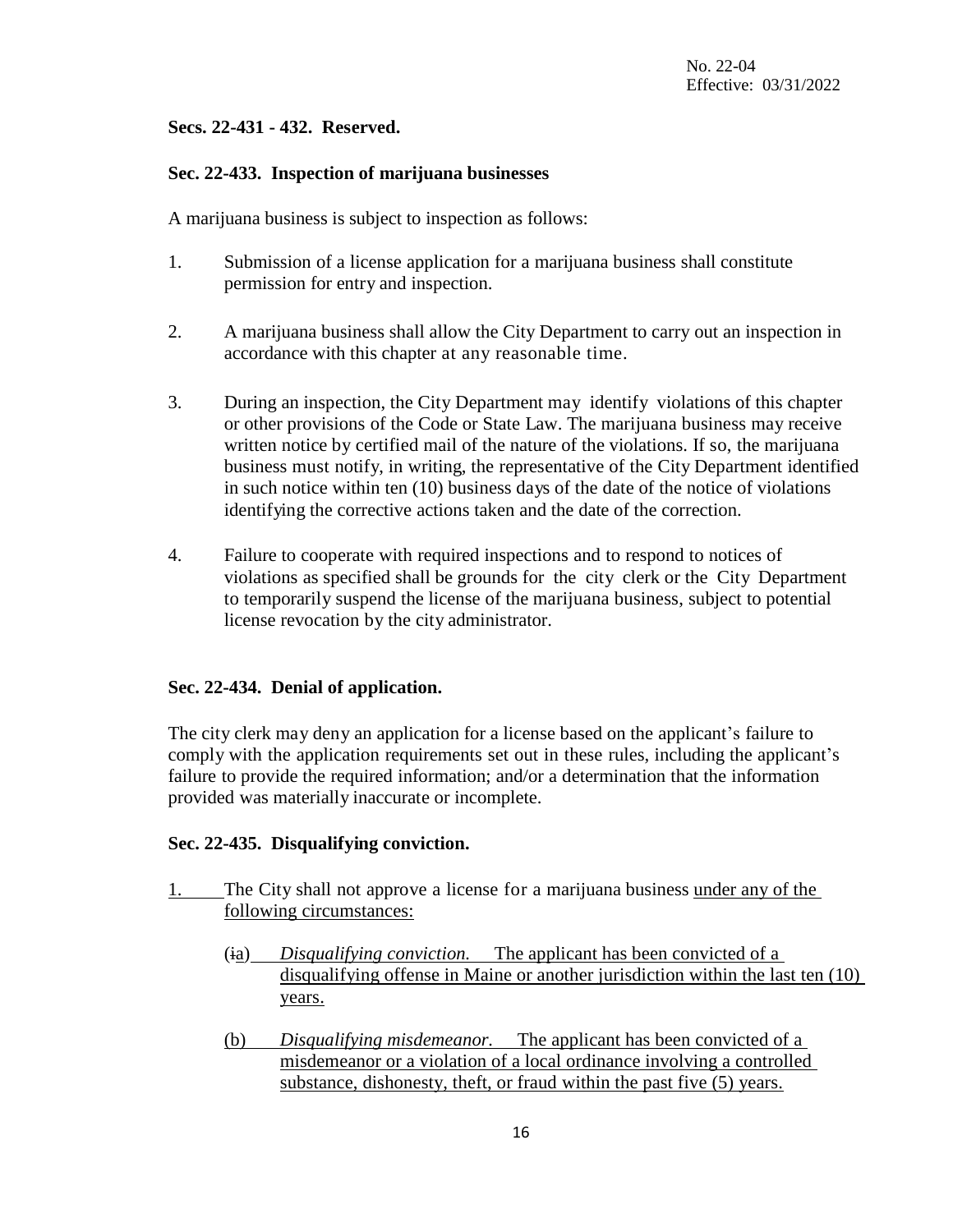- (c) *False information.* The applicant has knowingly submitted an application under this article that contains false information.
- (d) *Insurance.* The applicant has failed to demonstrate the ability to maintain adequate premises liability and casualty insurance.
- (e) *State criteria.* The applicant has failed to meet criteria established by the State of Maine for the operation of a marijuana business.
- (f) *Tax delinquency.* The applicant is tax delinquent at the local level.

if the applicant or applicants in the case of individual applicants; (ii) the applicant or any general partner in the case of an application by a partnership; (iii) the applicant or any officer or principal shareholder in the case of an application by a corporation; and (iv) the applicant or any manager in the case of an application by a limited liability company, has been convicted of a disqualifying offense in Maine or another jurisdiction, specifically aconviction, within the past 10 years, for a violation of a state or federal law that is a crime punishable by imprisonment for one year or more; misdemeanor convictions (or local ordinance violations) involving a controlled substance, dishonesty, theft, or fraud within the past 5 years; submitting an application that contains false information; failure to demonstrate the ability to maintain adequate premises liability and casualty insurance; failure to meet other criteria established by the State; and tax delinquency issues at the local, state, or federal level.

The city clerk or the City Department shall temporarily suspend the license for a marijuana business for any violations of the provisions contained within this chapter.

### **Sec. 22-436. Revocation of license.**

Grounds for revocation of a license of a marijuana business by the city administrator include the following actions of a licensee:

- 1. Conviction of the licensee of selling, furnishing, or giving marijuana to a person who is not allowed to possess marijuana in accordance with these rules and the applicable state statutes.
- 2. Conviction of a disqualifying drug offense by the licensee.
- 3. Conviction of dispensing, delivering, or otherwise transferring marijuana to a person other than a registered patient who has designated the registered primary caregiver to cultivate marijuana.
- 4. Failure to cooperate with required inspections.
- 5. Failure to timely rectify any Notice of Violations.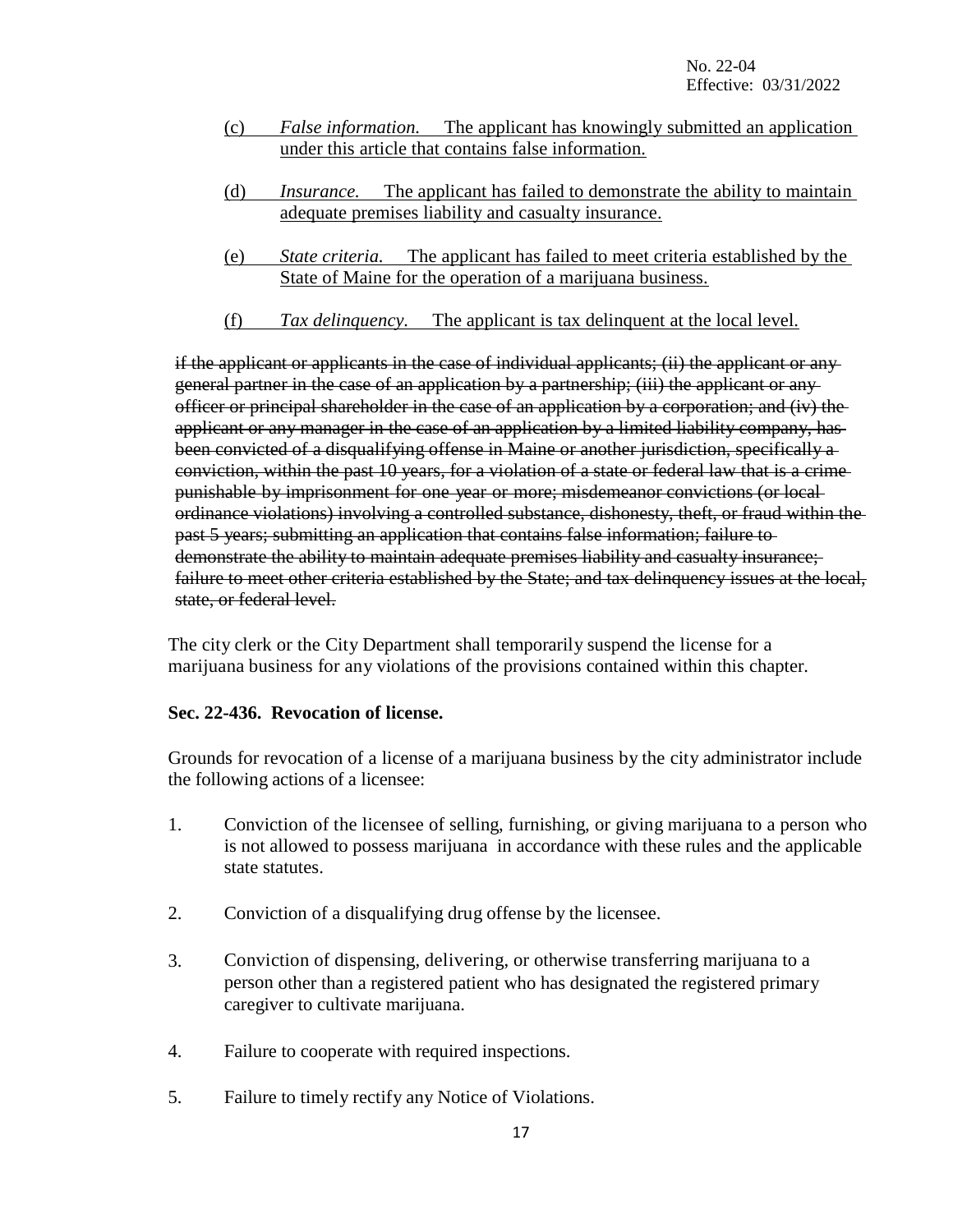- 6. Violations of any laws, rules, or ordinances that govern the operation of a marijuana business.
- 7. Committing, permitting, aiding or abetting any illegal practices in the operation of a marijuana business;
- 8. Conduct or practices that are detrimental to the safety and welfare of patient or/customers;
- 9. Providing information that is materially inaccurate or incomplete; and
- 10. Revocation or suspension of any state license or permit related to the Marijuana Business with which the licensee is associated

### **Sec. 22-437. Reserved.**

### **Sec. 22-438. License administration for a marijuana business.**

The city clerk and the City Department may impose conditions on the approval of any license application under this article to ensure compliance with the provisions of this article or any other provision of law. Such conditions may include, but are not limited to, the following:

- $(a)$ 1. That the applicant provide documentation to the city clerk of the receipt of all approvals required from any federal or state agency or department pursuant to federal or state law prior to operations.
- $(b)$ 2. That the applicant provide documentation to the city clerk of the receipt of any approvals required by any city board pursuant to this Code prior to the issuance of any license under this article.

### **Secs. 22-439. Appeals.**

Decisions on marijuana business licenses may be appealed to the Board of Appeals in accordance with the requirements of Article IX in Appendix A of the Lewiston Code of Ordinances.

### **Secs. 22-440 - 441. Reserved.**

### **Sec. 22-442. Penalty for violation of article.**

Any person who violates any provision of this article or the terms of any license issued under this article may be penalized in the following manner: